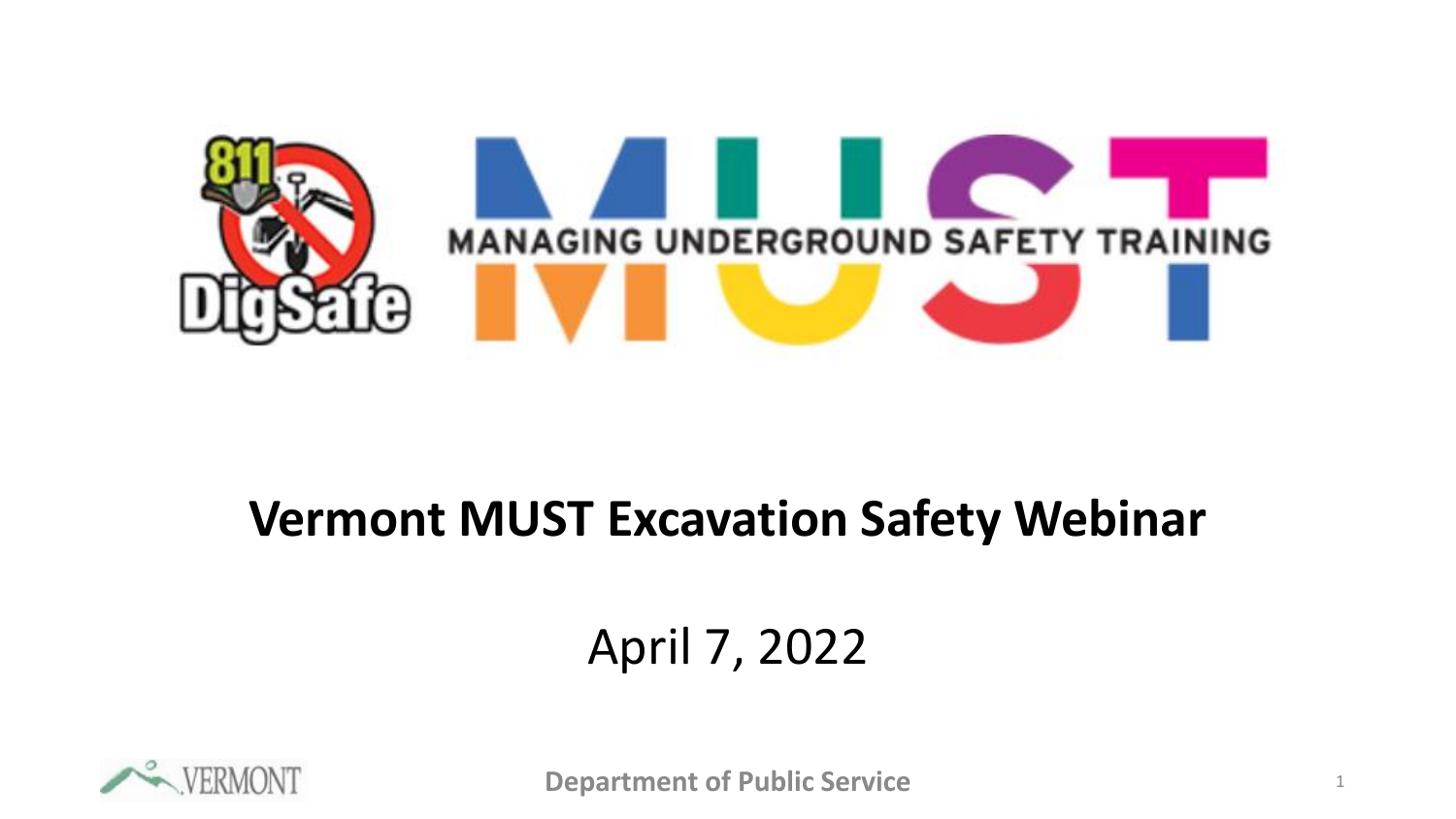## Vermont Statutes and Rules

- Statutes [30 V.S.A. Chapter 86 \(§§](https://legislature.vermont.gov/statutes/fullchapter/30/086) 7001 7008)
- [Public Utility Commission Rule 3.800 -](https://puc.vermont.gov/document/commission-rule-3800-underground-utility-damage-prevention) Underground Utility Damage Prevention
- Click links above to go to statutes and rules.

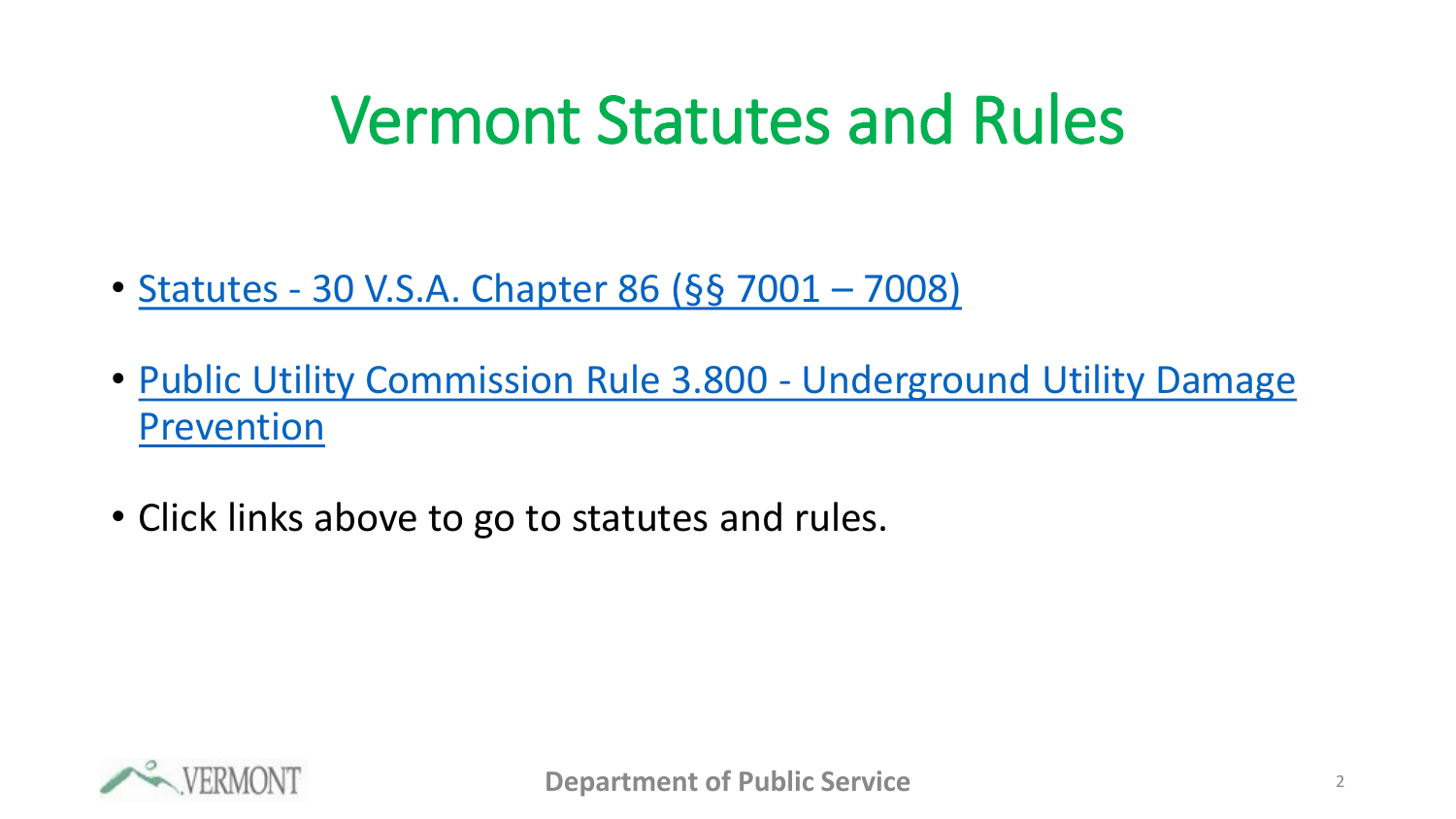## Definition of "Excavation Activities"

§ 7001(4) "**Excavation activities**" means any activities that will disturb the subsurface of the earth or could damage underground utility facilities and that may involve the removal of earth, rock, or other materials in the ground or the demolition of any structure by the discharge of explosives or the use of powered or mechanized equipment, including digging, trenching, blasting, boring, drilling, hammering, post driving, wrecking, razing, tunneling, or pavement or concrete slab removal within 100 feet of an underground utility facility. Excavation activities shall not include the tilling of the soil for agricultural purposes, routine home gardening with hand tools outside easement areas and public rights-of-way, activities relating to routine public highway maintenance, or the use of hand tools by a company, or the company's agent or a contractor working under the agent's direction, to locate or service the company's facilities, provided the company has a written damage prevention program.

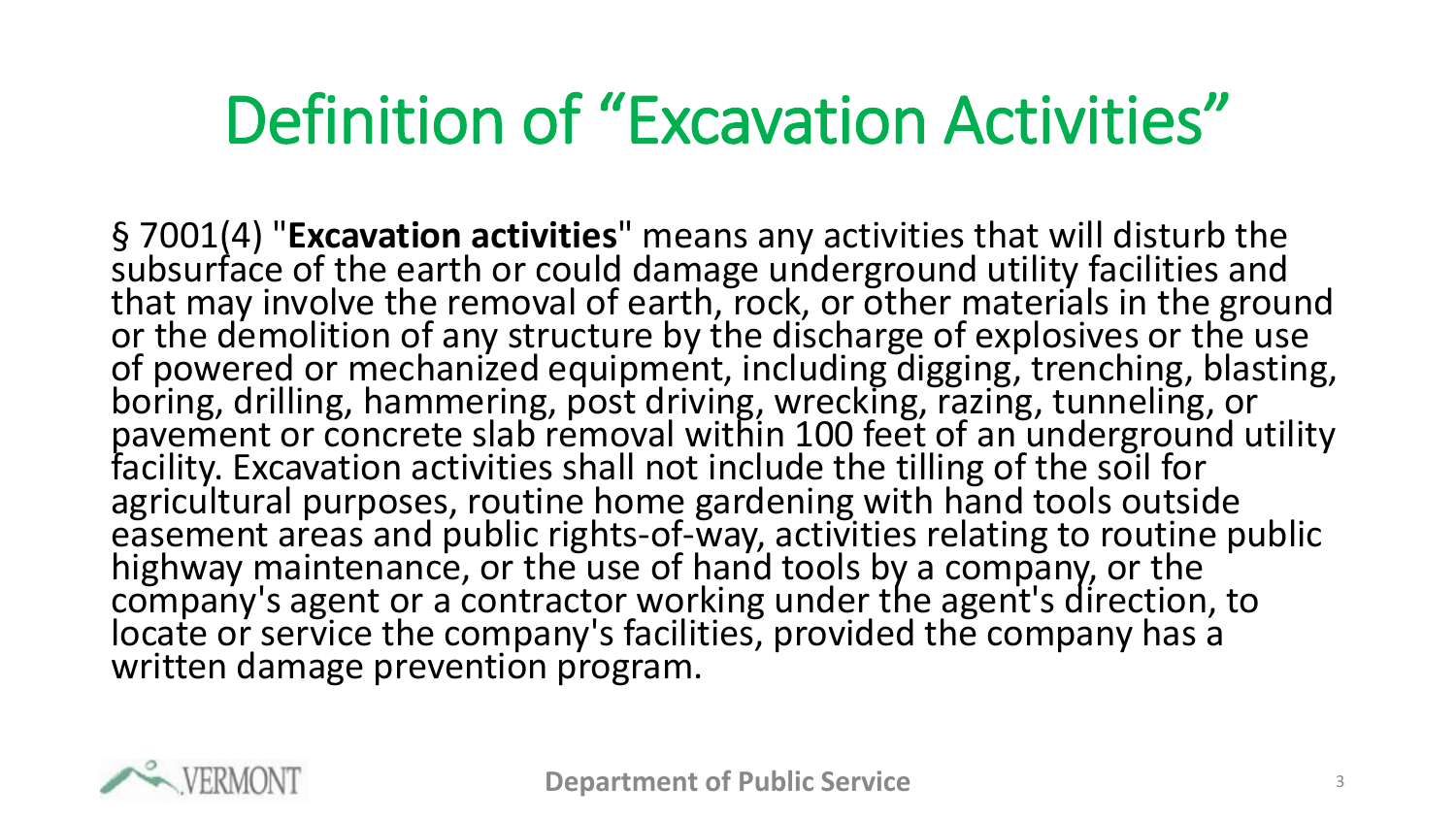#### 30 V.S.A. § 7007 Notice of Damage - Excavators

- When any underground utility facility is damaged during excavation activities, the excavator shall immediately notify the affected company. Under no circumstances shall the excavator backfill or conceal the damaged area until the company inspects and repairs the damage, provided that the excavator shall take reasonable and prudent actions to protect the public from serious injury from the damaged facilities until the company or emergency response personnel arrive at the damaged area.
- An excavator who causes damage to a pipeline that results in a release of natural or other gas or hazardous liquid shall promptly report the release to emergency responders by calling 911.

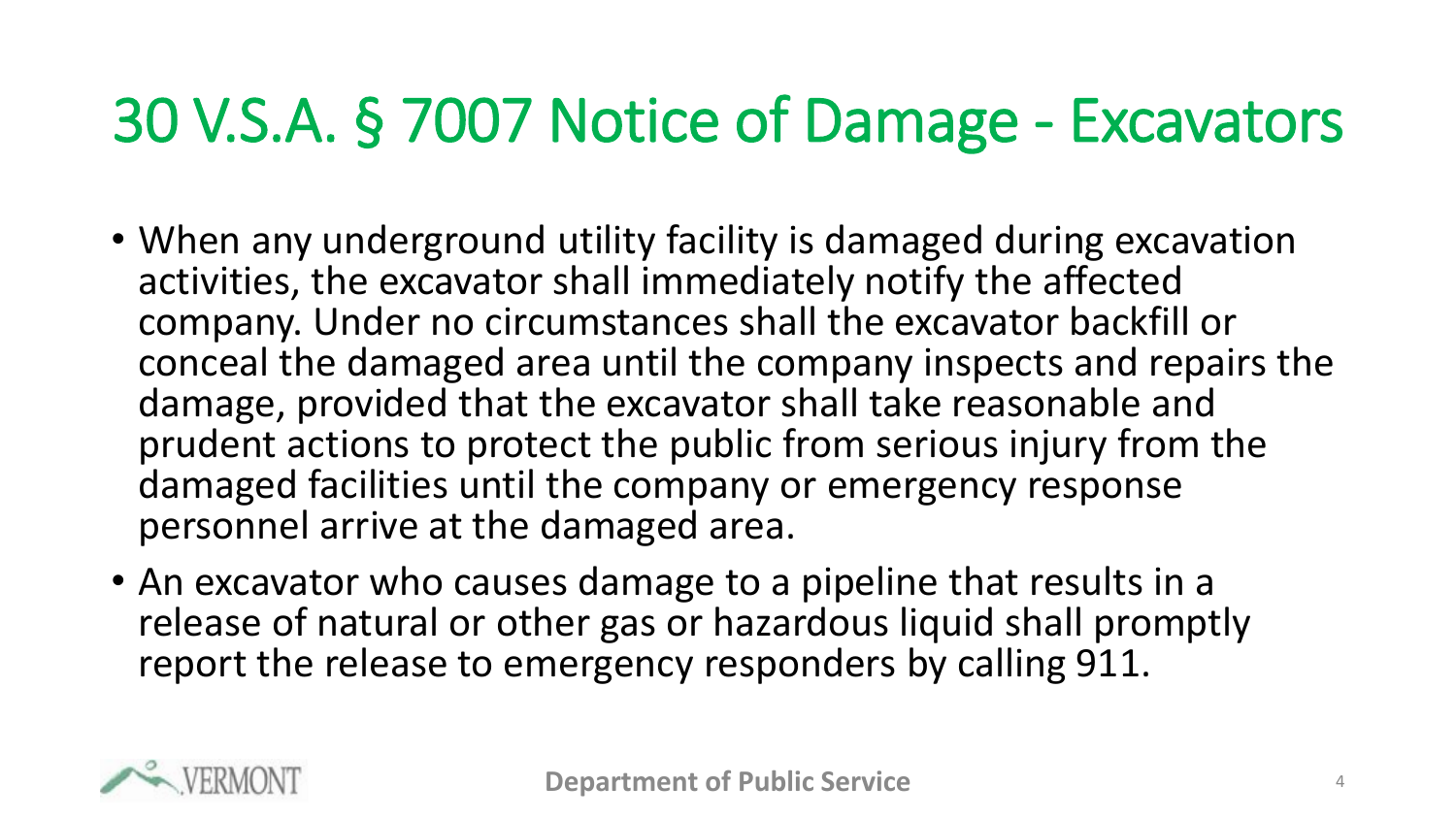### PUC Rule 3.805(C) Notice of Damage - Utilities

- Upon discovery of damage to underground facilities by excavation activities or other action that may constitute a probable violation of 30 V.S.A. §§ 7004, 7006a, 7006b, or 7007, a company shall forward an Underground Facility Damage Prevention Report to the Commission and to the Department on the form prescribed by the Commission.
- Required for utilities
- Optional for excavators

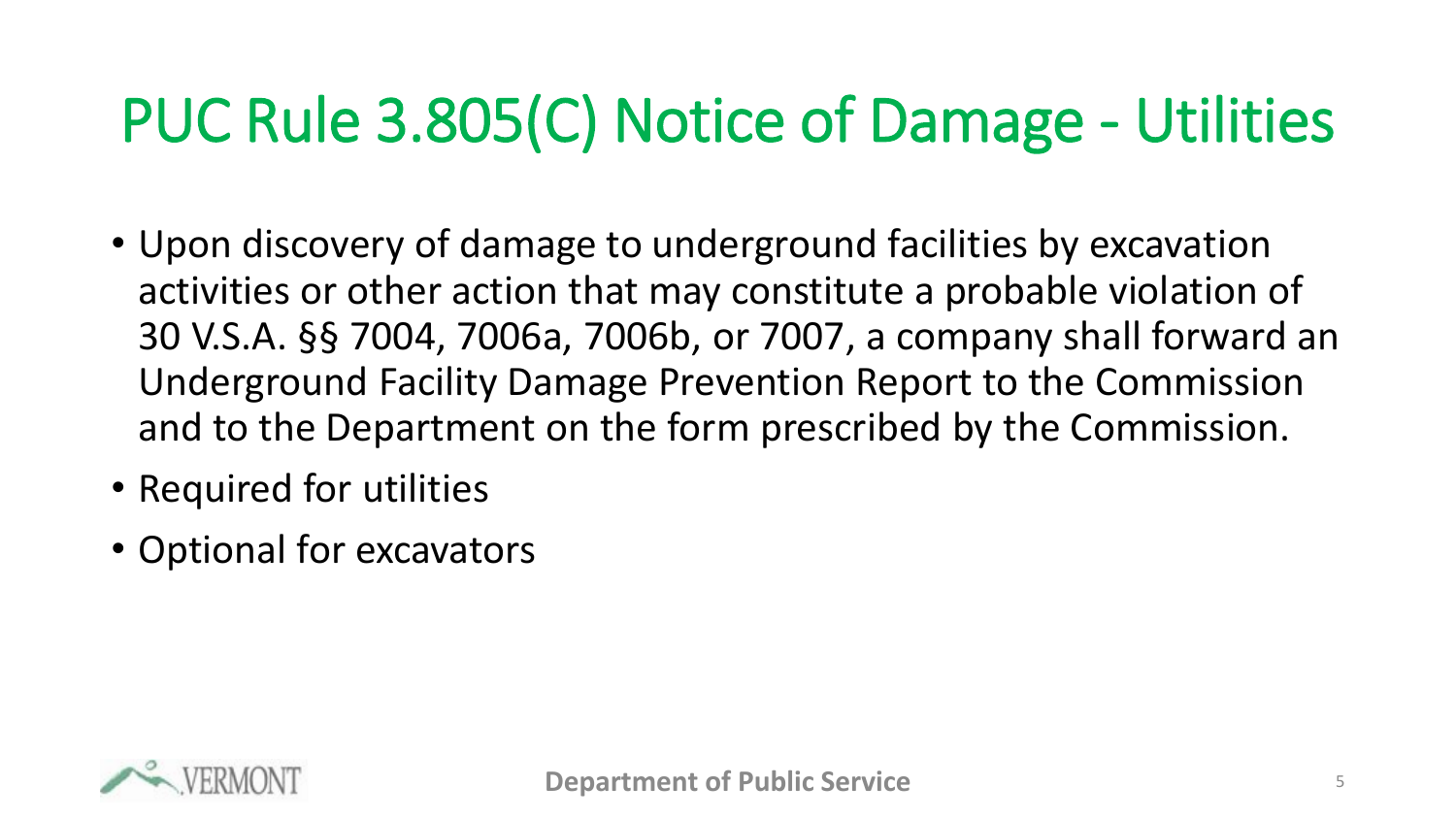# Underground Facility Damage Reports (UFDR)

|                                                 | <b>Public Advocacy</b>                         | <b>Reporting Underground Utility Damage</b>                                                                                                                                                                                   |  |  |
|-------------------------------------------------|------------------------------------------------|-------------------------------------------------------------------------------------------------------------------------------------------------------------------------------------------------------------------------------|--|--|
|                                                 | Electric                                       | All public utility companies are required to submit an underground facility damage report upon discovery of a<br>damaged facility. This form is required to be submitted by the owner of the facility that was damaged. It is |  |  |
|                                                 | Natural Gas                                    | recommended that the excavator also fill out a copy of this form to report utility damages in order to facilitate<br>the investigation process.                                                                               |  |  |
|                                                 | Water                                          |                                                                                                                                                                                                                               |  |  |
|                                                 | Cable TV                                       | <b>Public Utility Companies (Required Reporting)</b>                                                                                                                                                                          |  |  |
|                                                 | Telecommunications                             | Step 1. Download, complete, and save to your computer the Underground Facility Damage Report<br>(UFDR) (Printable/Fillable PDF Form). Note: you may need to open the form directly in Adobe Acrobat,                          |  |  |
|                                                 | Efficiency                                     | rather then your web browser, in order to type in the form.                                                                                                                                                                   |  |  |
|                                                 | Renewables                                     | Step 2. Upload Completed Underground Facility Damage Report (UFDR) PDF Form                                                                                                                                                   |  |  |
|                                                 | Connectivity                                   | <b>Excavators (Optional Reporting)</b>                                                                                                                                                                                        |  |  |
|                                                 | <b>Consumer Affairs and Public Information</b> | Excavators are encouraged to also report damage to underground utilities to facilitate the investigation<br>process. Please use the same process as for public utility companies, above.                                      |  |  |
| A free Adobe PDF viewer can be downloaded here. |                                                |                                                                                                                                                                                                                               |  |  |

[https://publicservice.vermont.gov/publications-resources/damage\\_prevention](https://publicservice.vermont.gov/publications-resources/damage_prevention)



**Department of Public Service** 6 and 6 6 **6 and 7 and 7 and 7 and 7 and 7 and 7 and 7 and 7 and 7 and 7 and 7 and 7 and 7 and 7 and 7 and 7 and 7 and 7 and 7 and 7 and 7 and 7 and 7 and 7 and 7 and 7 and 7 and 7 and 7 and**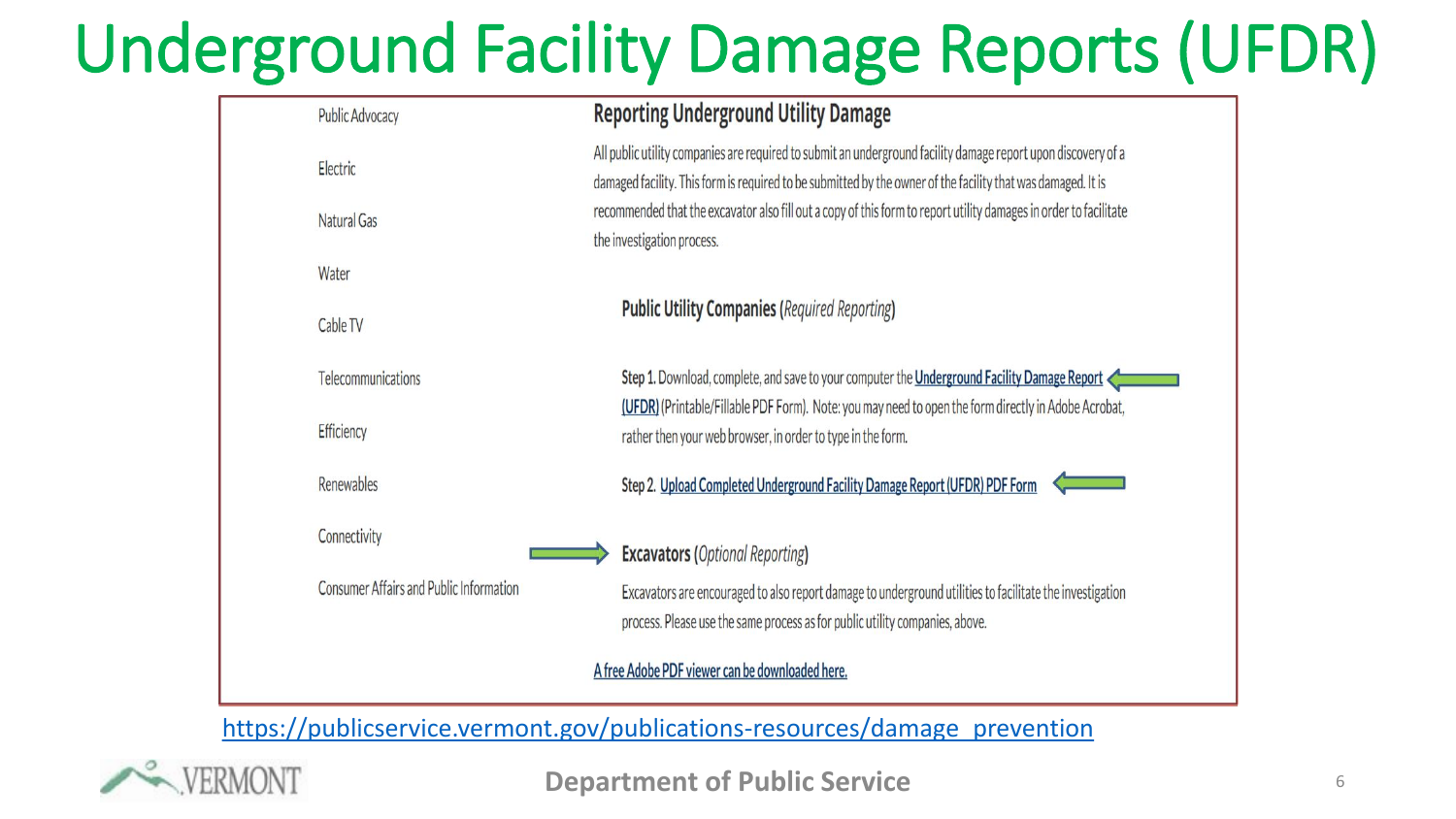# Underground Facility Damage Reports (UFDR)

|                                  | 2020   | 2021   |
|----------------------------------|--------|--------|
| <b>UFDRs - Electric</b>          | 12     | 12     |
| <b>UFDRs - Gas</b>               | 24     | 15     |
| <b>UFDRs - Telecom/Cable</b>     | 50     | 81     |
| <b>UFDRs - Water</b>             |        |        |
| <b>UFDRs - Total</b>             | 87     | 108    |
| Number of Dig Safe Tickets in VT | 33,510 | 37,217 |
| UFDRs Per 1,000 Tickets          | 2.6    |        |

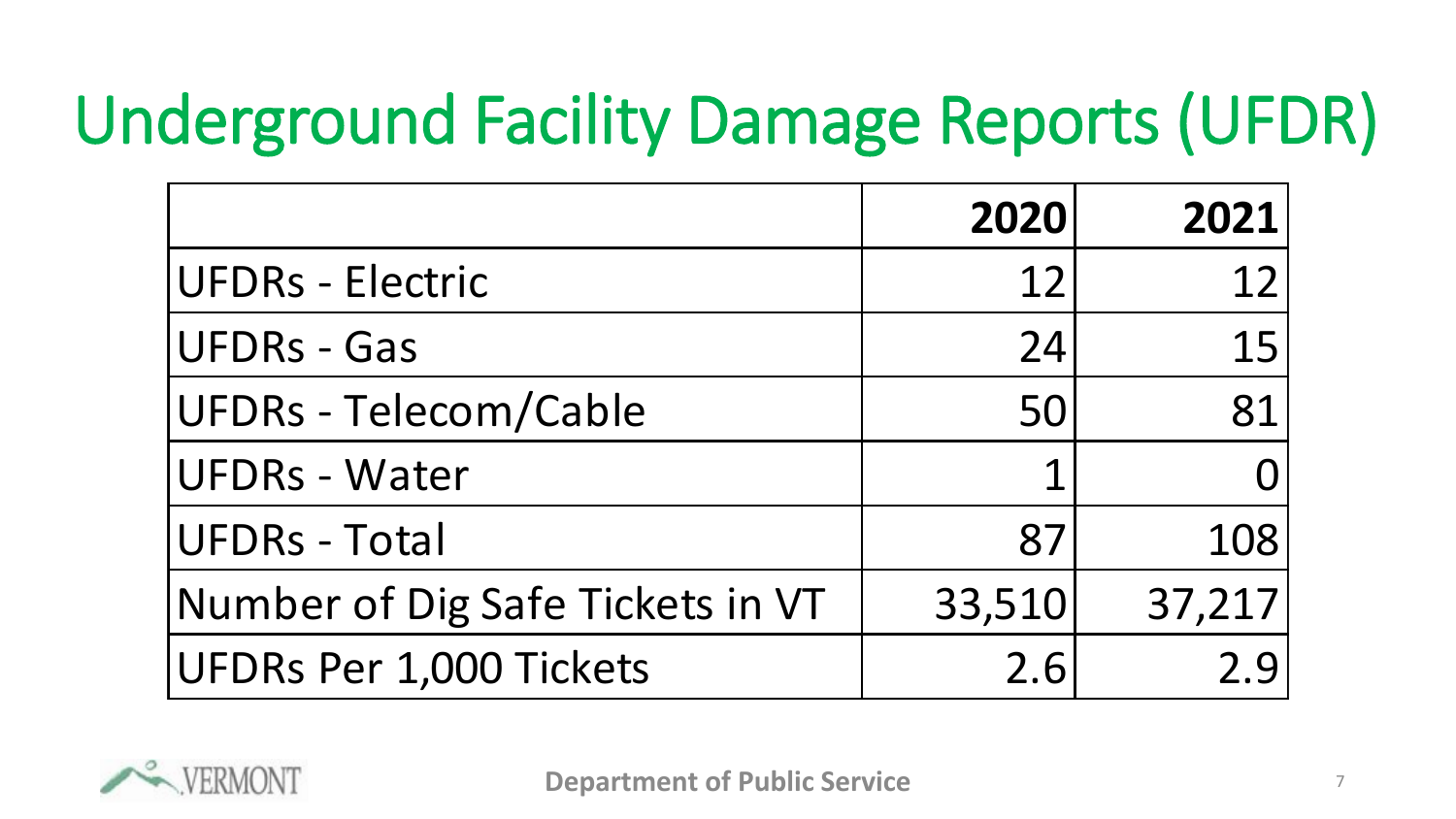# Notices of Probable Violation (NOPV) Issued

|                                  | 2020     | 2021      |
|----------------------------------|----------|-----------|
| <b>NOPVs Issued - Total</b>      | 55       | 89        |
| <b>NOPVs Issued to Excavator</b> | 34       |           |
| <b>NOPVs Issued to Utility</b>   | 21       |           |
| <b>Civil Penalties Assessed</b>  | \$94,925 | \$113,100 |

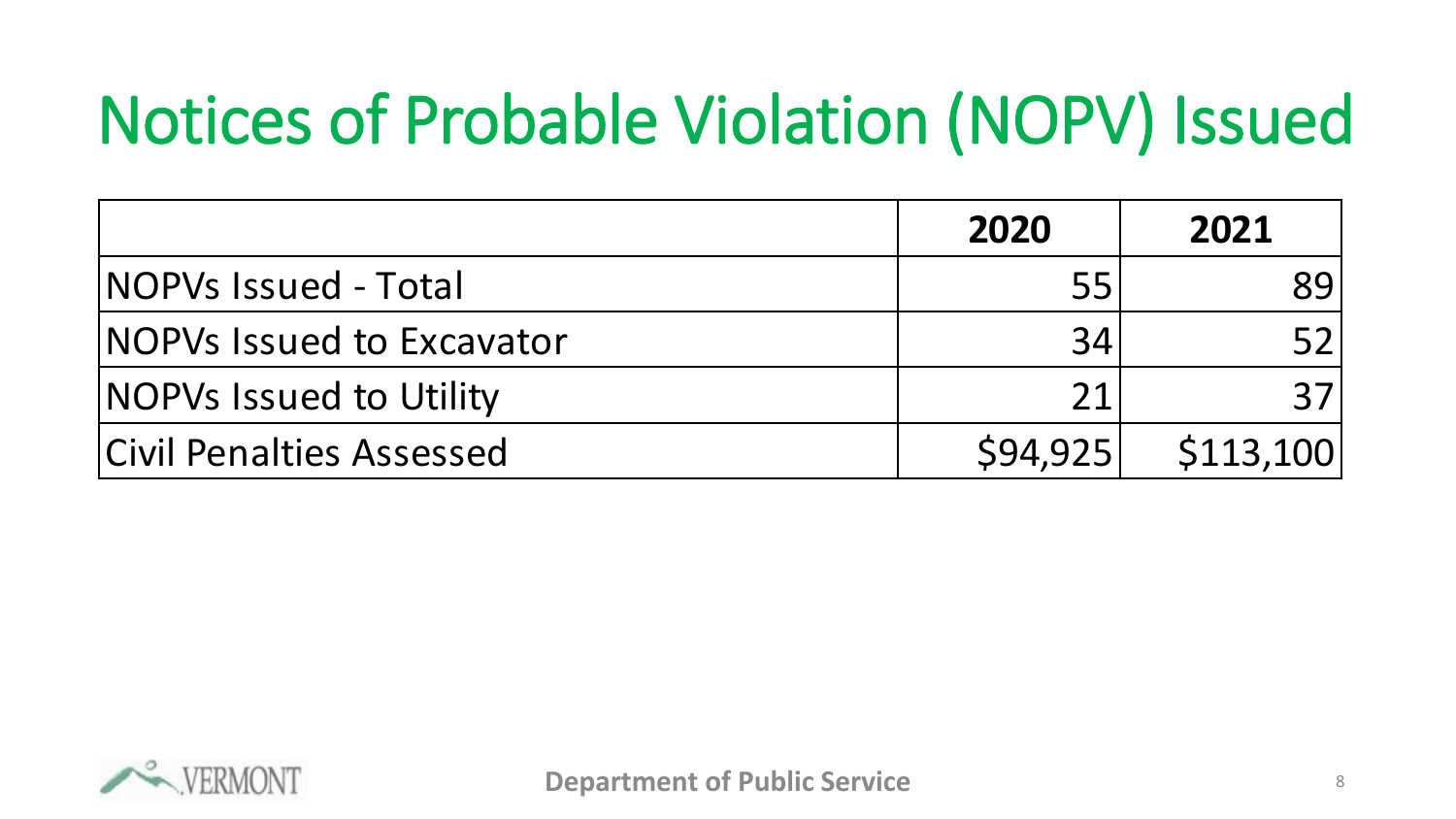# NOPVs By Root Cause\*

|                                                    | 2020                     | 2021            |
|----------------------------------------------------|--------------------------|-----------------|
| No DigSafe Ticket or Invalid DigSafe Ticket        | 10                       | <b>30</b>       |
| <b>Facility Marking or Location Not Sufficient</b> | 18                       | 22 <sub>1</sub> |
| <b>Facility Not Located or Marked At All</b>       |                          | 15 <sup>1</sup> |
| <b>Excavation Practices Not Suffcient</b>          | 26                       | 23              |
| Failure to Maintain Marks                          | $\overline{\mathcal{L}}$ |                 |
| No UFDR Submitted by Utility                       |                          |                 |

\*Totals by root cause may not equal totals on previous slide because an NOPV may have multiple root causes.

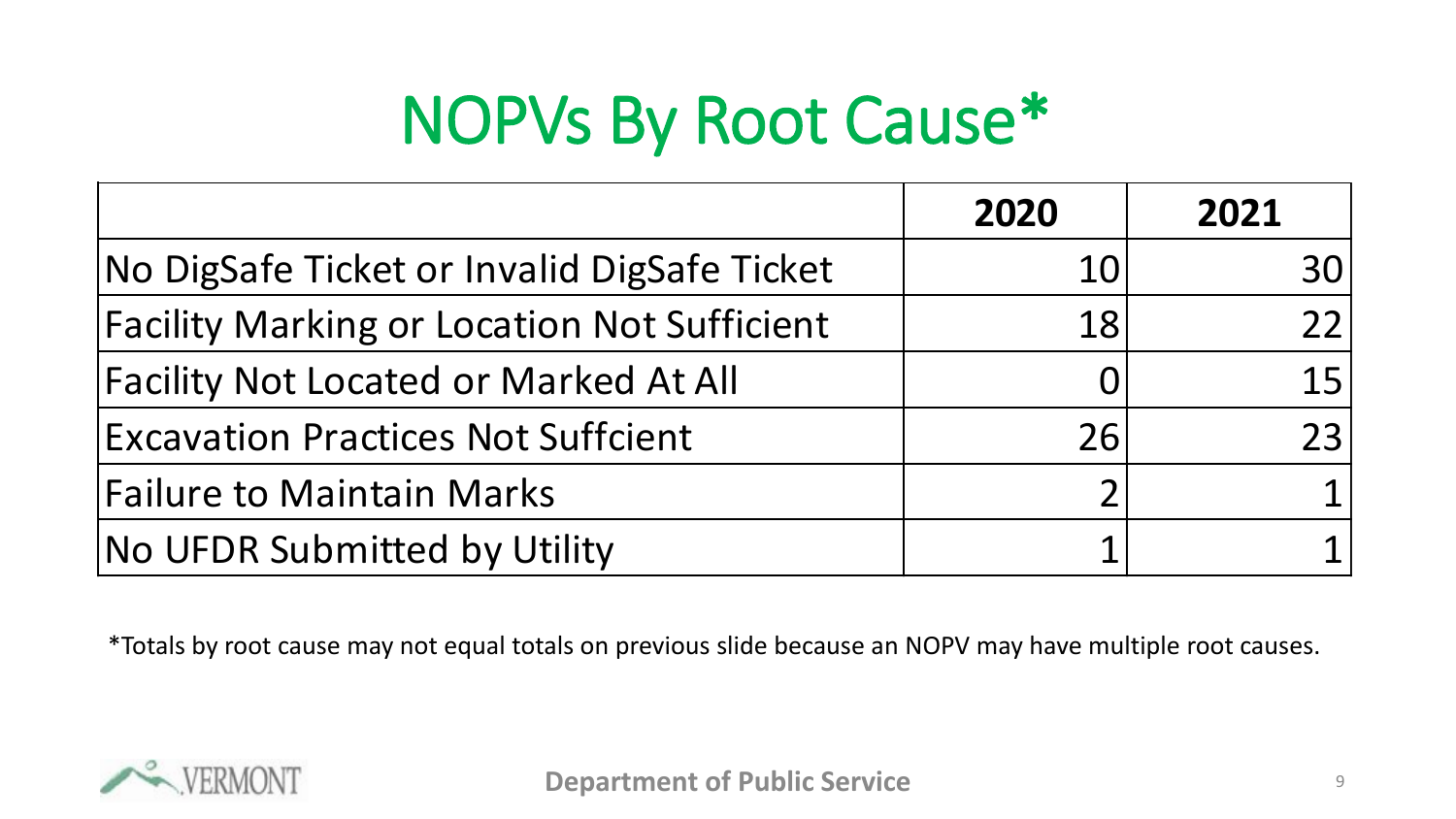## Civil Penalties

- 30 V.S.A. § 7008: Any person or company who violates any provisions of section 7004, 7006, 7006a, 7006b, or 7007 of this title shall be subject to a civil penalty of not more than:
	- \$500.00 for the first offense,
	- \$1,000.00 for the second offense within one year of the date of the first offense,
	- \$1,500.00 for the third offense within one year of the first offense, and
	- \$5,000.00 for the fourth or subsequent offense within one year of the date of a previous offense
- PUC Rule 3.807(J): In imposing a civil penalty on any person, the Commission shall consider the gravity of the violation, the culpability of the person responsible for the violation, any history of prior violations, the good faith of the person in attempting to achieve compliance, the size of the business of the person being charged, the likely deterrent effect of the penalty, and any other relevant or mitigating factors.